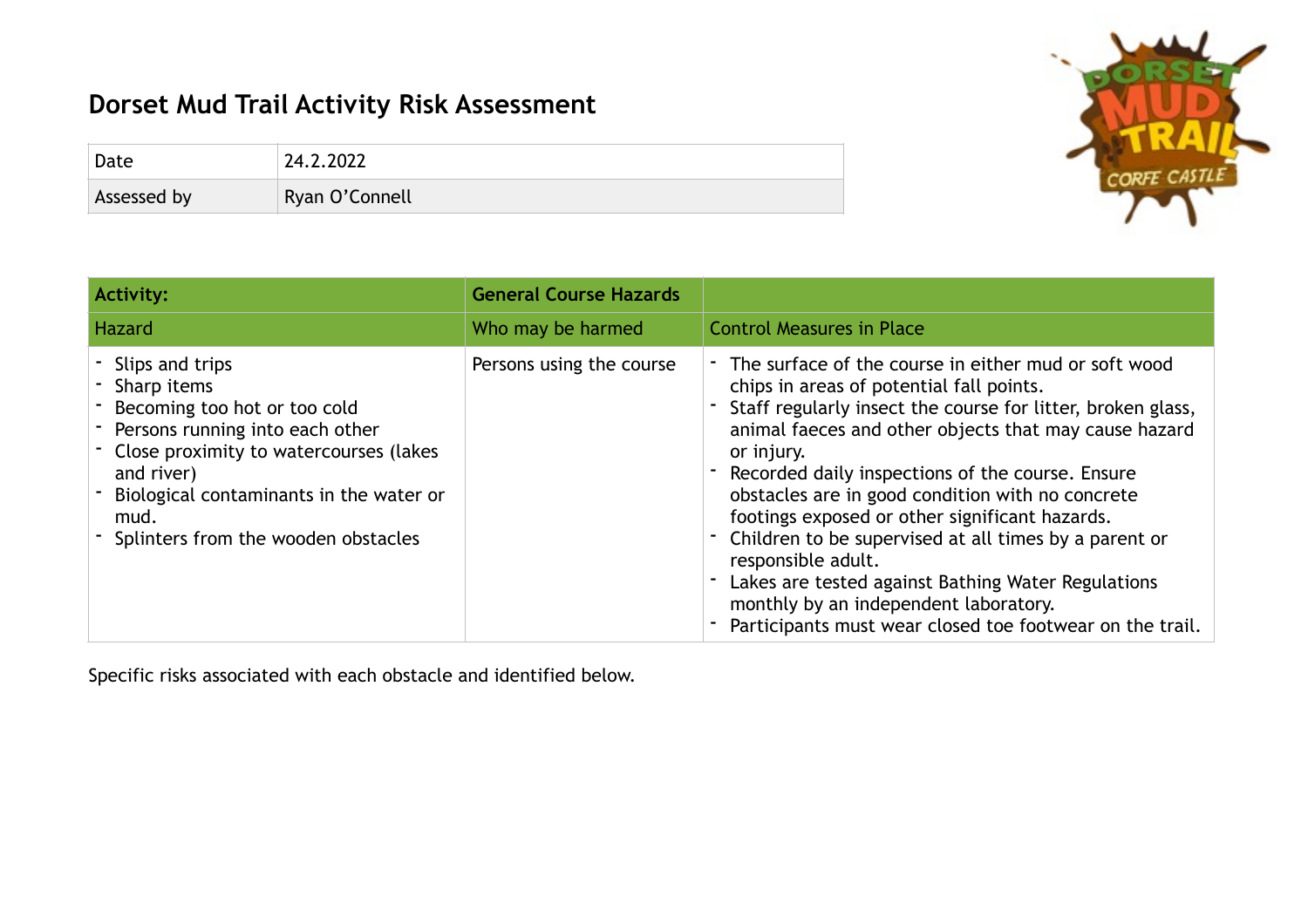| Activity:                                                                                | <b>Tyre Mangle</b>         |                                                                                                                                                                                                                                            |
|------------------------------------------------------------------------------------------|----------------------------|--------------------------------------------------------------------------------------------------------------------------------------------------------------------------------------------------------------------------------------------|
| Hazard                                                                                   | Who may be harmed          | <b>Control Measures in Place</b>                                                                                                                                                                                                           |
| Slipping or falling off the tyres onto the<br>ground.<br>Persons bumping into each other | Persons using the obstacle | - Tyres are regularly inspected to ensure<br>they are in good condition and no metal<br>parts are visible.<br>Limit of two people on the obstacle at<br>any time.<br>Grass, mud or wood chip surrounding the<br>area to absorb any impact. |

| <b>Activity:</b>                                                                                                 | <b>Tyre and Tunnel Crawl</b> |                                                                                                                                                                                                                                                  |
|------------------------------------------------------------------------------------------------------------------|------------------------------|--------------------------------------------------------------------------------------------------------------------------------------------------------------------------------------------------------------------------------------------------|
| Hazard                                                                                                           | Who may be harmed            | <b>Control Measures in Place</b>                                                                                                                                                                                                                 |
| - Slipping or falling off the tyres onto the<br>ground.<br>Persons bumping into each other<br>- Tunnels swinging | Persons using the obstacle   | - Tyres are regularly inspected to ensure<br>they are in good condition and no metal<br>parts are visible.<br>Limit of two people on the obstacle at<br>any time.<br>Grass, mud or wood chip surrounding the<br>۰.<br>area to absorb any impact. |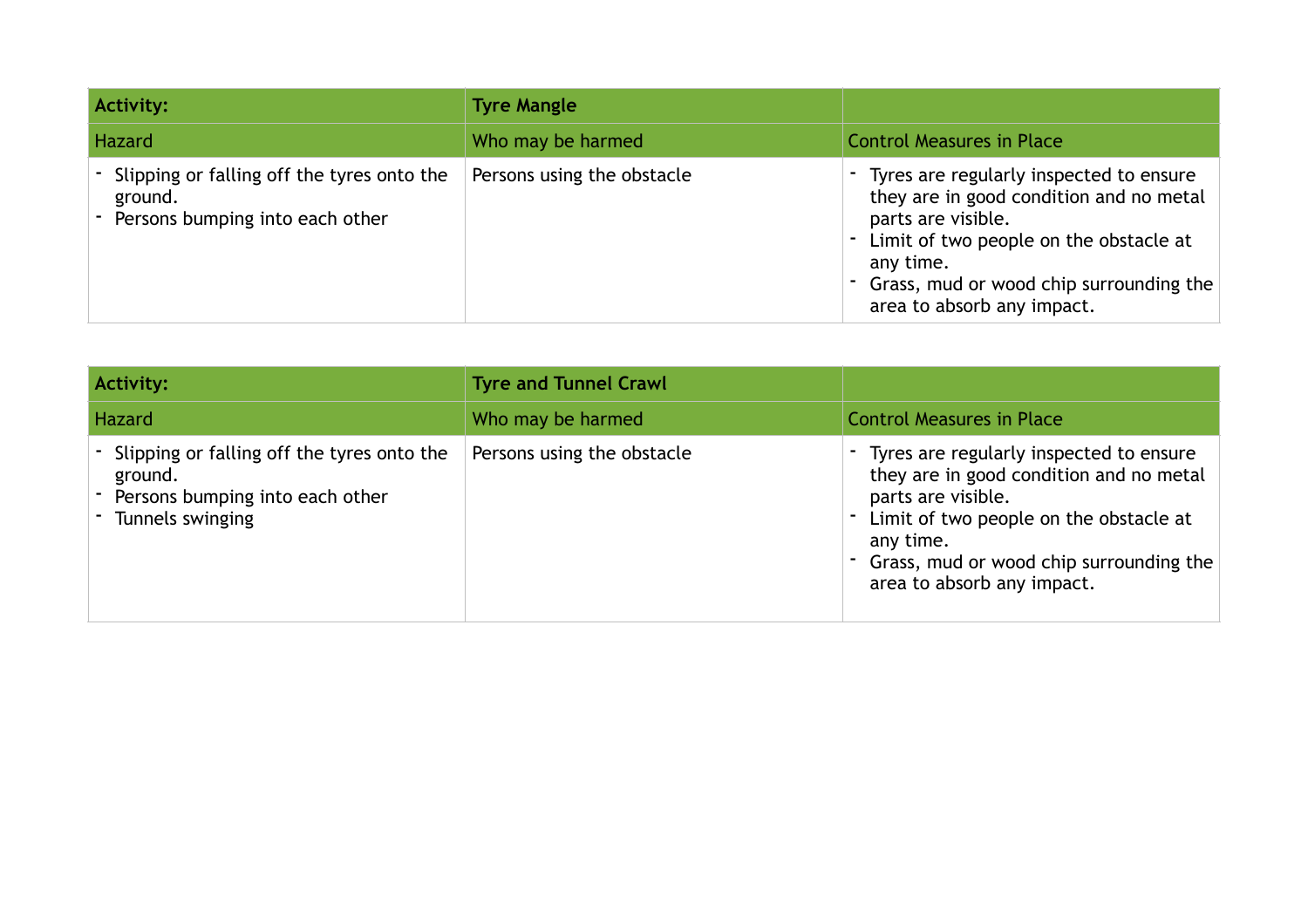| Activity:                                                                   | <b>A-Frame Ladder</b>      |                                                                                                                                  |
|-----------------------------------------------------------------------------|----------------------------|----------------------------------------------------------------------------------------------------------------------------------|
| Hazard                                                                      | Who may be harmed          | <b>Control Measures in Place</b>                                                                                                 |
| - Slipping or falling off the obstacle<br>- Persons bumping into each other | Persons using the obstacle | - Grass, mud or wood chip surrounding the<br>area to absorb any impact.<br>- Limit of one person on the obstacle at<br>any time. |

| Activity:                                                                                    | <b>Conveyor Slide</b>      |                                                                                                                                                                                                                              |
|----------------------------------------------------------------------------------------------|----------------------------|------------------------------------------------------------------------------------------------------------------------------------------------------------------------------------------------------------------------------|
| Hazard                                                                                       | Who may be harmed          | <b>Control Measures in Place</b>                                                                                                                                                                                             |
| Persons bumping into each other<br>- Sliding over a hard object<br>- Slip or fall from slide | Persons using the obstacle | The slide and rubber matting is regularly<br>inspected to ensure it is securely in<br>place.<br>Limit of one person on the obstacle at<br>any time.<br>Grass, mud or wood chip surrounding the<br>area to absorb any impact. |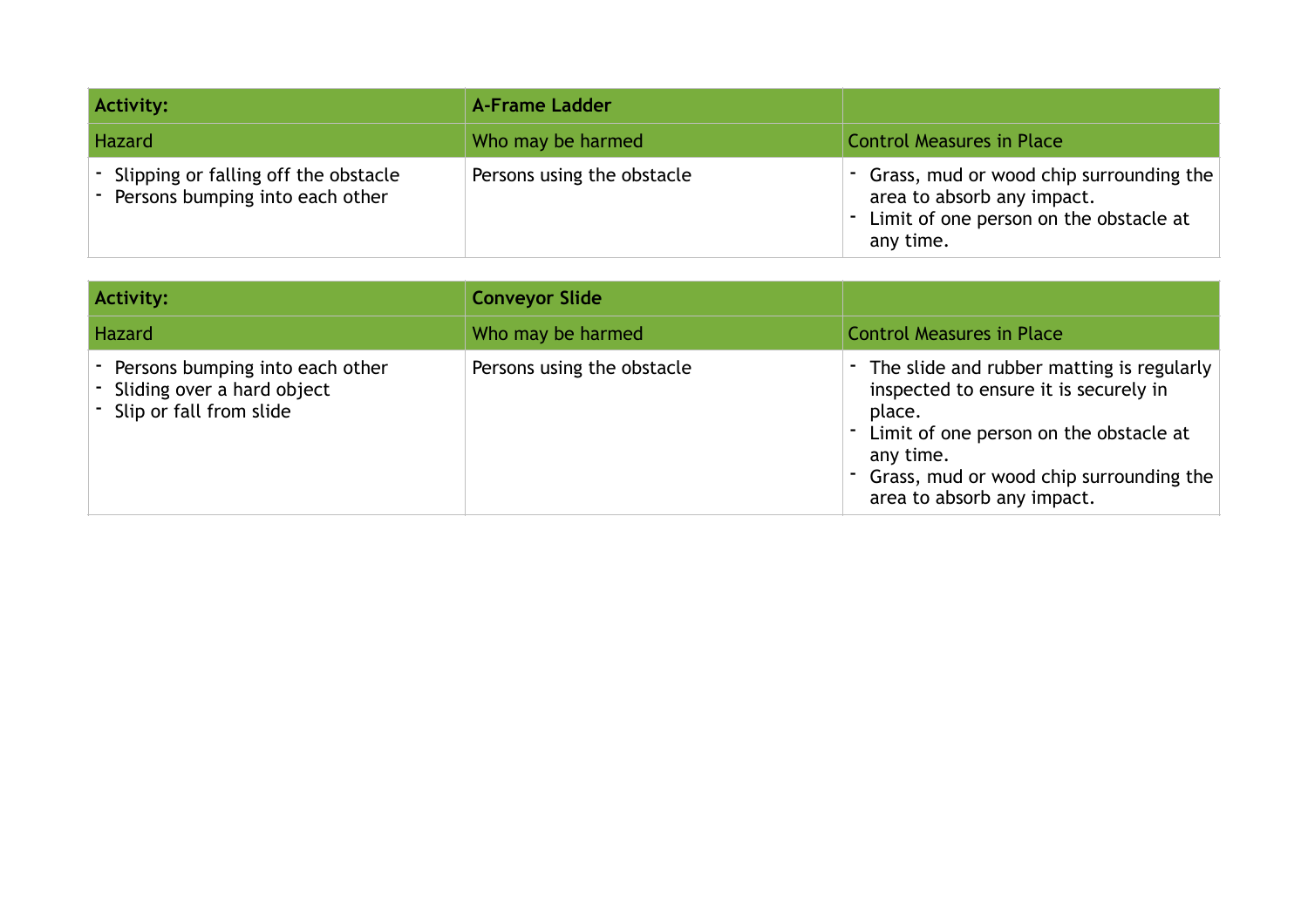| <b>Activity:</b>                                                                                                               | <b>Balance Beams</b>       |                                                                                                                                                                                                                                              |
|--------------------------------------------------------------------------------------------------------------------------------|----------------------------|----------------------------------------------------------------------------------------------------------------------------------------------------------------------------------------------------------------------------------------------|
| <b>Hazard</b>                                                                                                                  | Who may be harmed          | <b>Control Measures in Place</b>                                                                                                                                                                                                             |
| Slipping or falling off the beam onto the<br>ground or into the river (risk of<br>drowning)<br>Persons bumping into each other | Persons using the obstacle | Hand rope on balance beams above<br>50cm and on water crossings<br>Maximum water depth of 75cm<br>- Limit of two people on the obstacle at<br>any time.<br>- Grass, mud, water or wood chip<br>surrounding the area to absorb any<br>impact. |

| <b>Activity:</b>                                     | <b>Belly Crawl Cargo Nets</b> |                                                                                                                                                                                                                                     |
|------------------------------------------------------|-------------------------------|-------------------------------------------------------------------------------------------------------------------------------------------------------------------------------------------------------------------------------------|
| Hazard                                               | Who may be harmed             | <b>Control Measures in Place</b>                                                                                                                                                                                                    |
| Persons bumping into each other<br>Entrapment in net | Persons using the obstacle    | - The net is regularly inspected to ensure<br>it is securely in place.<br>Netting is specifically designed for play<br>purposes.<br>Limit of four people on the obstacle at<br>any time.<br>- Shallow mud / water level of 10-20cm. |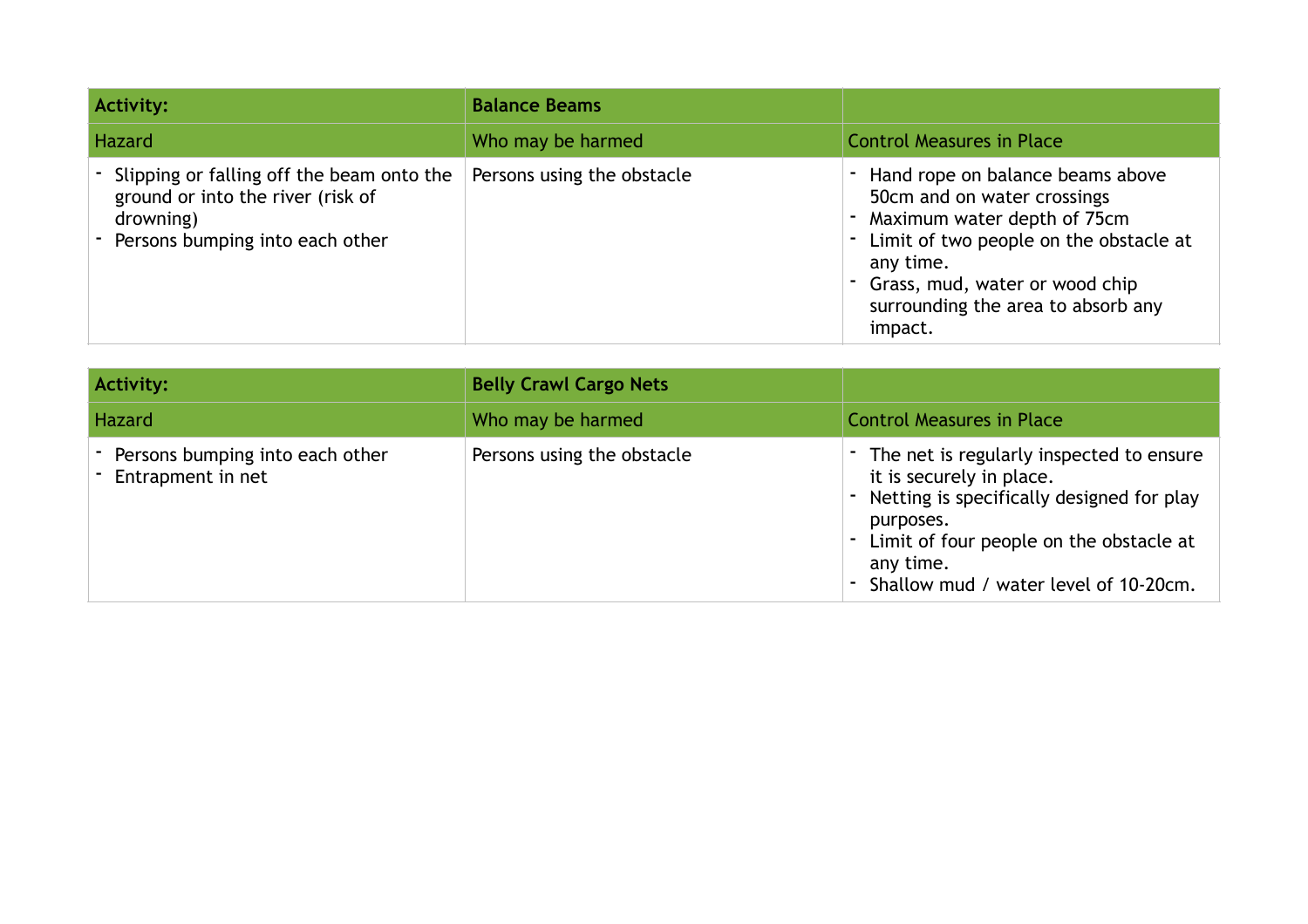| <b>Activity:</b>                                              | <b>Rope Scramble</b>       |                                                                                                                                                                                                           |
|---------------------------------------------------------------|----------------------------|-----------------------------------------------------------------------------------------------------------------------------------------------------------------------------------------------------------|
| Hazard                                                        | Who may be harmed          | <b>Control Measures in Place</b>                                                                                                                                                                          |
| - Persons bumping into each other<br>- Entrapment in the rope | Persons using the obstacle | - The rope is regularly inspected to ensure<br>it is securely in place.<br>Limit of three people on the obstacle at<br>any time.<br>Grass, mud or wood chip surrounding the<br>area to absorb any impact. |

| Activity:                                                                     | <b>Stepping Stones</b>     |                                                                                                                                   |
|-------------------------------------------------------------------------------|----------------------------|-----------------------------------------------------------------------------------------------------------------------------------|
| Hazard                                                                        | Who may be harmed          | <b>Control Measures in Place</b>                                                                                                  |
| - Persons bumping into each other<br>- Slipping on the wooden stepping stones | Persons using the obstacle | - Limit of four people on the obstacle at<br>any time.<br>- Grass, mud or wood chip surrounding the<br>area to absorb any impact. |

| Activity:                                                                                                           | <b>Ships Ropes</b>         |                                                                                                                                                                                                                                                                                       |
|---------------------------------------------------------------------------------------------------------------------|----------------------------|---------------------------------------------------------------------------------------------------------------------------------------------------------------------------------------------------------------------------------------------------------------------------------------|
| Hazard                                                                                                              | Who may be harmed          | <b>Control Measures in Place</b>                                                                                                                                                                                                                                                      |
| - Falling from the rope onto the ground or<br>into the river<br>- Sliding down the rope too quickly (rope<br>burns) | Persons using the obstacle | The rope will be set at an angle so as to<br>prevent rapid sliding.<br>Participants must hang underneath the<br>rope, not sit on top of it.<br>Limit of two people on the obstacle at<br>any time.<br>Grass, mud, water or wood chip<br>surrounding the area to absorb any<br>impact. |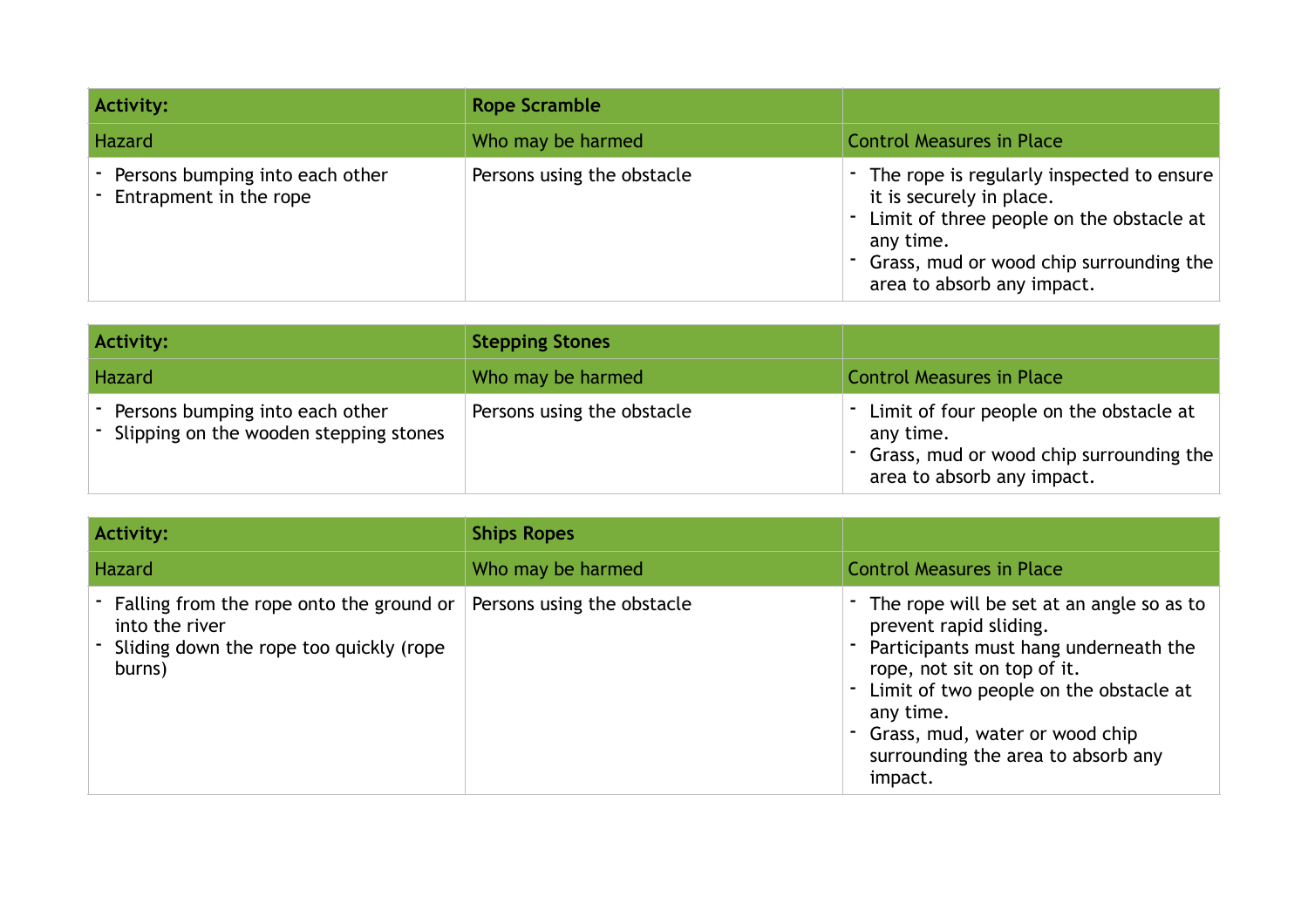| <b>Activity:</b>                                                                                                                                        | <b>Pond Swing</b>          |                                                                                                                                                                                                        |
|---------------------------------------------------------------------------------------------------------------------------------------------------------|----------------------------|--------------------------------------------------------------------------------------------------------------------------------------------------------------------------------------------------------|
| Hazard                                                                                                                                                  | Who may be harmed          | <b>Control Measures in Place</b>                                                                                                                                                                       |
| - Falling from the rope onto the ground or<br>into the pond<br>- Sliding down the rope too quickly (rope<br>burns)<br>- Persons bumping into each other | Persons using the obstacle | Limit of one person on the obstacle at<br>any time.<br>Rope to be specifically designed for play,<br>to minimise rope burn.<br>- Grass, mud or wood chip surrounding the<br>area to absorb any impact. |

| Activity:                                                                    | <b>Climbing Wall Traverse</b> |                                                                                                                                                                                              |
|------------------------------------------------------------------------------|-------------------------------|----------------------------------------------------------------------------------------------------------------------------------------------------------------------------------------------|
| Hazard                                                                       | Who may be harmed             | <b>Control Measures in Place</b>                                                                                                                                                             |
| - Falling from the wall onto the ground<br>- Persons bumping into each other | Persons using the obstacle    | Limit of two people on the obstacle at<br>any time.<br>Feet holds positioned at a maximum of<br>50cm from ground.<br>- Grass, mud or wood chip surrounding the<br>area to absorb any impact. |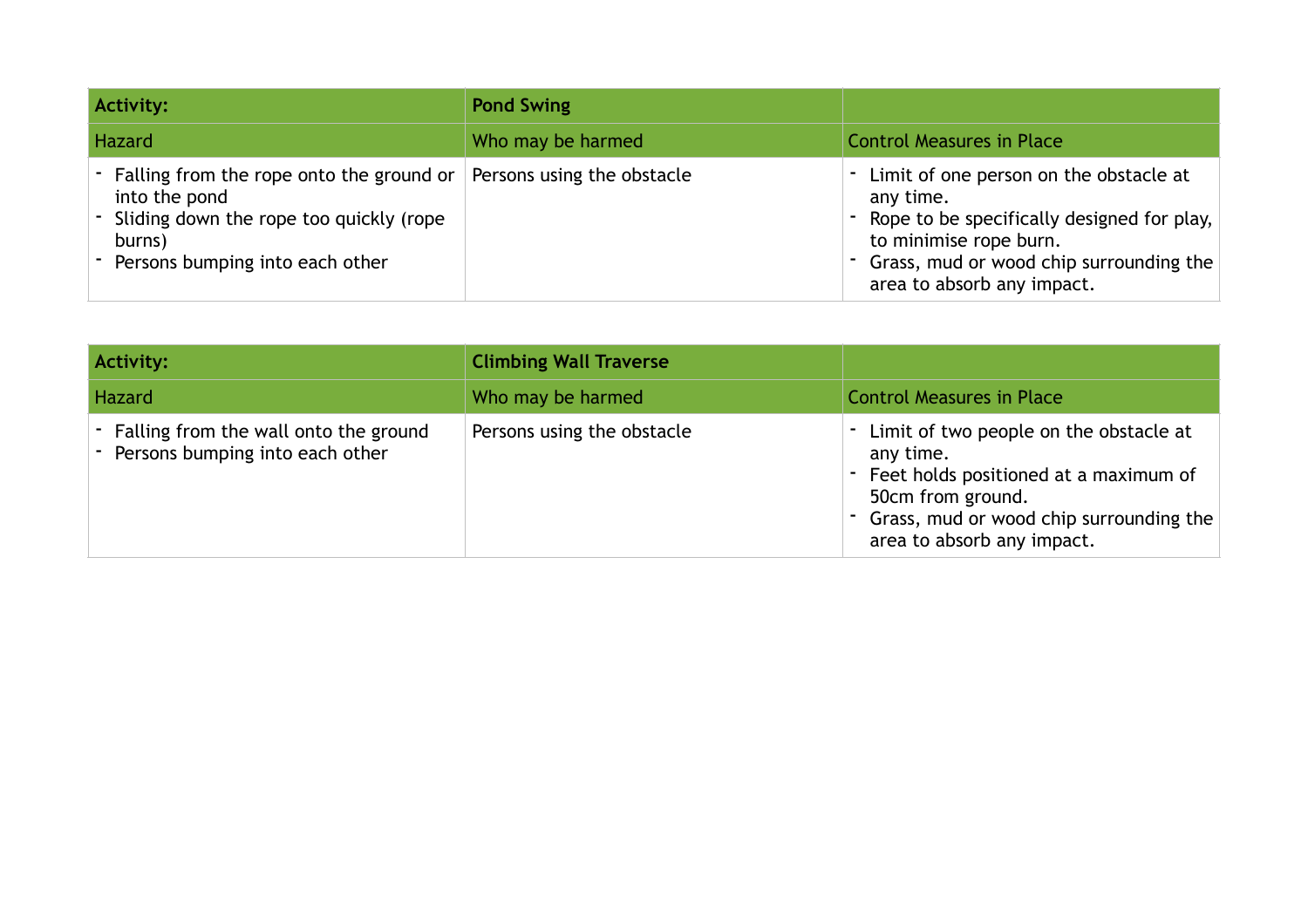| <b>Activity:</b>                                                                                                                                                                  | <b>Gladiator Rings</b>     |                                                                                                                                                                                                                                                   |
|-----------------------------------------------------------------------------------------------------------------------------------------------------------------------------------|----------------------------|---------------------------------------------------------------------------------------------------------------------------------------------------------------------------------------------------------------------------------------------------|
| Hazard                                                                                                                                                                            | Who may be harmed          | <b>Control Measures in Place</b>                                                                                                                                                                                                                  |
| - Falling from the rings or start platform<br>onto the ground<br>Persons bumping into each other<br>- Contact with the edge of the start<br>platform<br>Slipping on the platforms | Persons using the obstacle | Limit of four people on the obstacle at<br>any time.<br>- Grass, mud or wood chip surrounding the<br>area to absorb any impact.<br>Starting platform to be no more than<br>50cm above the ground<br>Flat platforms to have a non slip<br>surface. |

| Activity:                                                                                                      | <b>Tunnels</b>             |                                                                                                                                                                                                                                                                                                               |
|----------------------------------------------------------------------------------------------------------------|----------------------------|---------------------------------------------------------------------------------------------------------------------------------------------------------------------------------------------------------------------------------------------------------------------------------------------------------------|
| Hazard                                                                                                         | Who may be harmed          | <b>Control Measures in Place</b>                                                                                                                                                                                                                                                                              |
| Persons bumping into each other<br>Bumping head on entrance to the<br>tunnels<br>Becoming stuck in the tunnels | Persons using the obstacle | - Soft, easily visible protective surface on<br>the top of the tunnel entrance.<br>- Grass, mud or wood chip surrounding the<br>area to absorb any impact.<br>- Tunnels are sufficiently wide (750mm) to<br>allow easy entry by adults to assist.<br>- Tunnels are slightly sloped to allow<br>water run off. |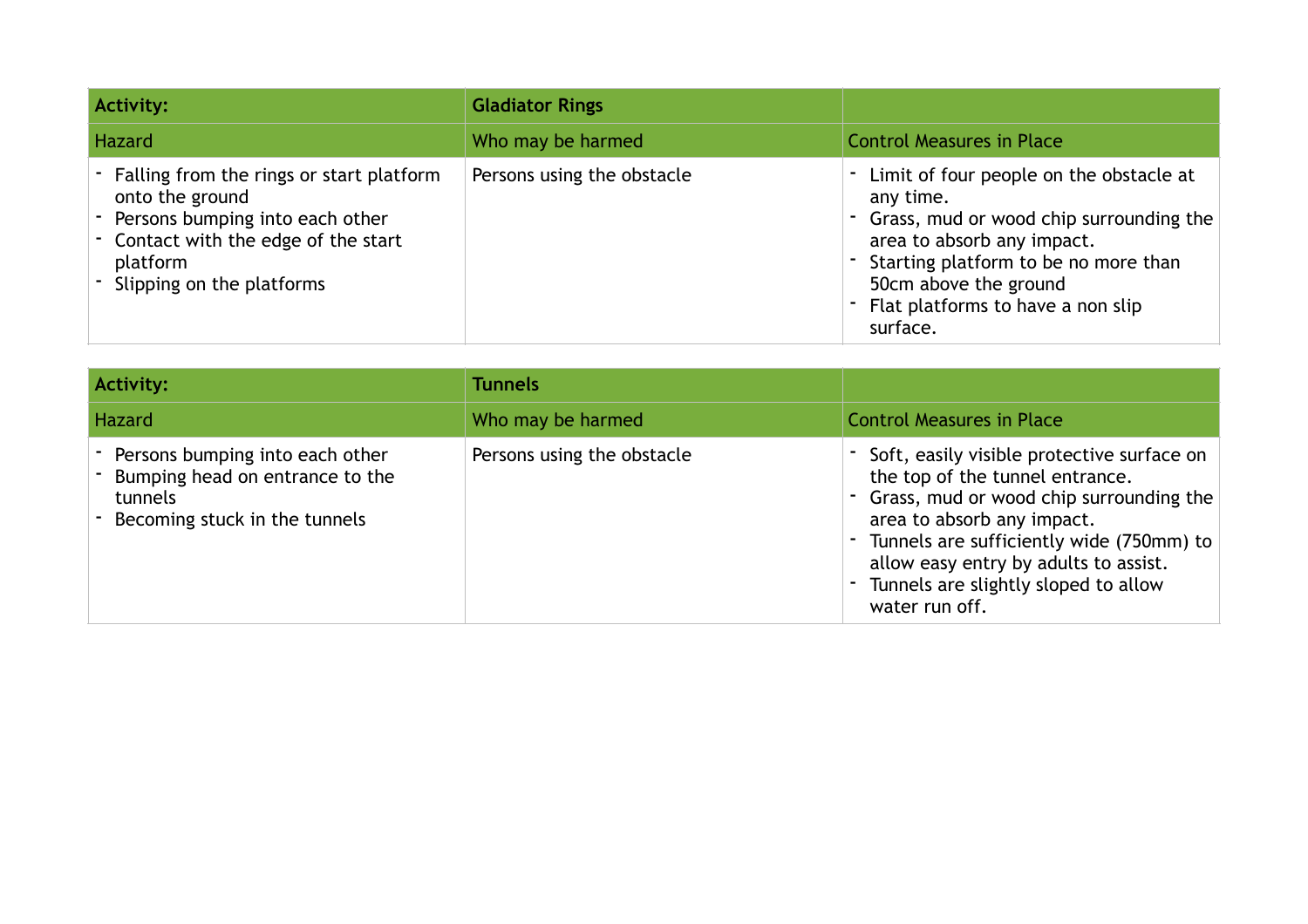| <b>Activity:</b>                                                                                    | <b>Tractor Tyres</b>       |                                                                                                                                                                                                                                                                                                                                      |
|-----------------------------------------------------------------------------------------------------|----------------------------|--------------------------------------------------------------------------------------------------------------------------------------------------------------------------------------------------------------------------------------------------------------------------------------------------------------------------------------|
| Hazard                                                                                              | Who may be harmed          | <b>Control Measures in Place</b>                                                                                                                                                                                                                                                                                                     |
| - Persons bumping into each other<br>Bumping heads on the top of the tyres<br>Injury from the tyres | Persons using the obstacle | - Tyres are regularly inspected to ensure<br>they are in good condition and no metal<br>parts are showing.<br>Tyres are soft and flexible, providing low<br>۰.<br>impact risk.<br>Tyres are well bedded in the ground to<br>ensure no risk of falling over.<br>Grass, mud or wood chip surrounding the<br>area to absorb any impact. |

| <b>Activity:</b>                                                | <b>Net Squeeze</b>         |                                                                                                                                                                                                                                                                                                                                                                                                                         |
|-----------------------------------------------------------------|----------------------------|-------------------------------------------------------------------------------------------------------------------------------------------------------------------------------------------------------------------------------------------------------------------------------------------------------------------------------------------------------------------------------------------------------------------------|
| Hazard                                                          | Who may be harmed          | <b>Control Measures in Place</b>                                                                                                                                                                                                                                                                                                                                                                                        |
| - Falling from the net onto the ground<br>Entrapment in the net | Persons using the obstacle | - The netting is specifically designed for<br>safety purposes.<br>The net is sufficiently wide for an adult<br>٠<br>to pass $(750mm)$<br>- The netting is regularly inspected to<br>ensure it is well secured and in good<br>condition.<br>The exit from the net has a convenient<br>handrail to reduce the risk of falling<br>from the net.<br>- Grass, mud or wood chip surrounding the<br>area to absorb any impact. |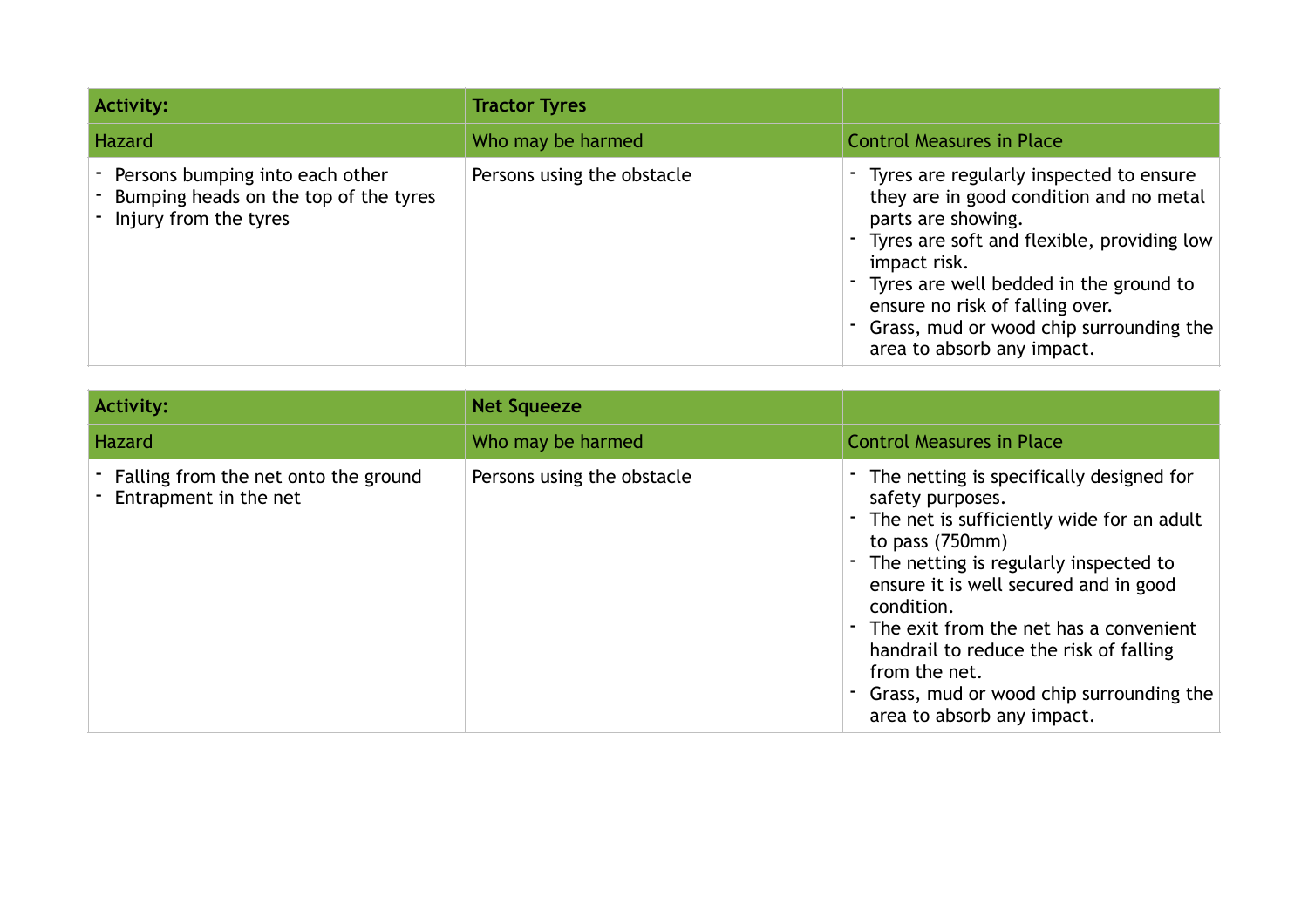| <b>Activity:</b>                                                                                                            | <b>Slackline</b>           |                                                                                                                                                                                                                                                                                                  |
|-----------------------------------------------------------------------------------------------------------------------------|----------------------------|--------------------------------------------------------------------------------------------------------------------------------------------------------------------------------------------------------------------------------------------------------------------------------------------------|
| <b>Hazard</b>                                                                                                               | Who may be harmed          | <b>Control Measures in Place</b>                                                                                                                                                                                                                                                                 |
| Falling from the line onto the ground<br>Persons bumping into each other<br>Slipping from the start and finish<br>platforms | Persons using the obstacle | - The slack line is no more than 50cm<br>above the ground.<br>The wooden platforms have a non slip<br>surface.<br>Limit of two people on the obstacle at<br>any time.<br>Grass, mud or wood chip surrounding the<br>area to absorb any impact.                                                   |
| <b>Activity:</b>                                                                                                            | <b>Spiders Web</b>         |                                                                                                                                                                                                                                                                                                  |
| <b>Hazard</b>                                                                                                               | Who may be harmed          | <b>Control Measures in Place</b>                                                                                                                                                                                                                                                                 |
| Falling from the web onto the ground<br>Entrapment in the web<br>Persons bumping into each other                            | Persons using the obstacle | - The net is specifically designed for play<br>purposes.<br>- The netting is regularly inspected to<br>ensure it is correctly secured and in<br>good condition.<br>Limit of four people on the obstacle at<br>any time.<br>Grass, mud or wood chip surrounding the<br>area to absorb any impact. |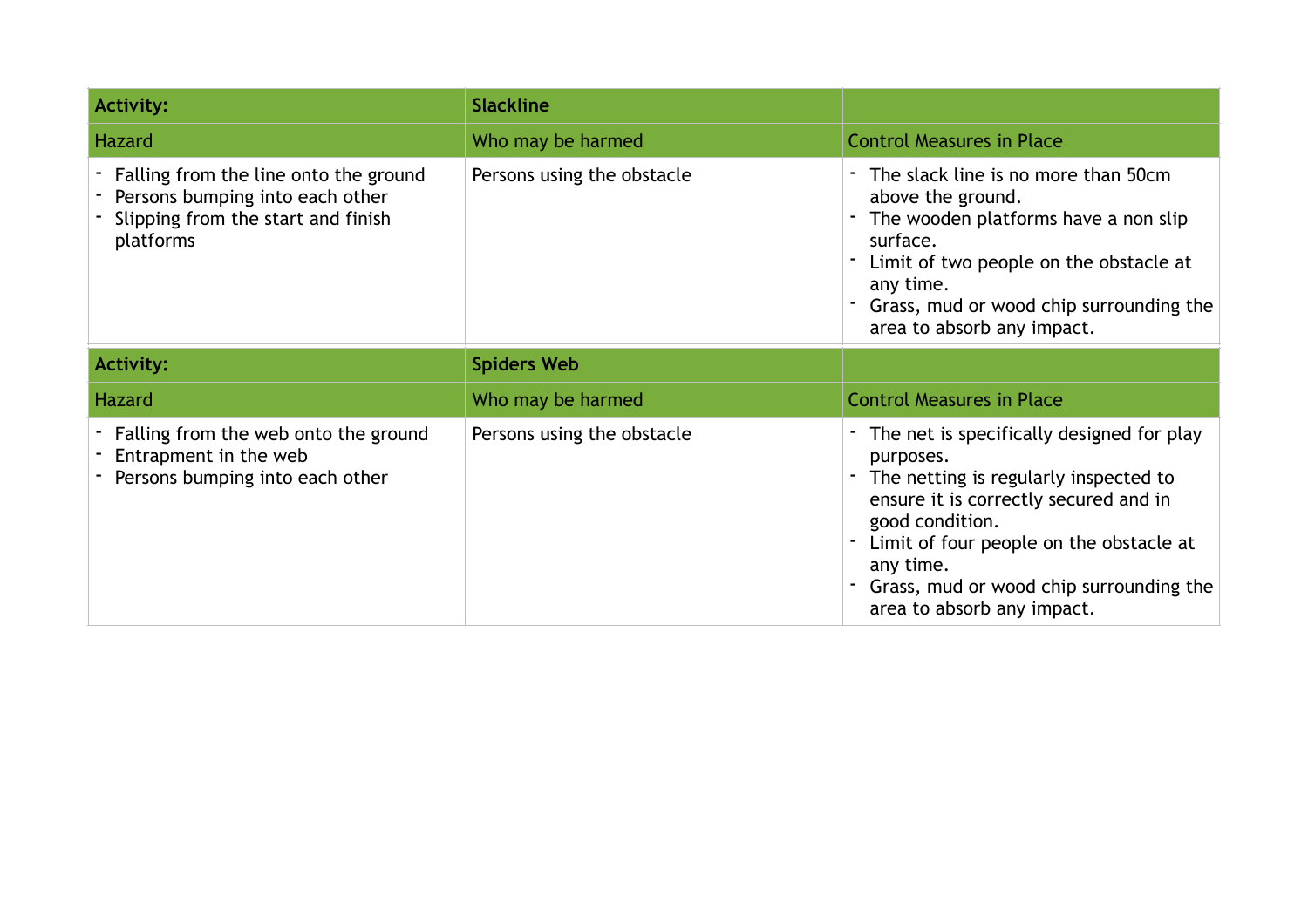| <b>Activity:</b>                                                                                     | Up & Over Cargo Net        |                                                                                                                                                                                                                                                                                                  |
|------------------------------------------------------------------------------------------------------|----------------------------|--------------------------------------------------------------------------------------------------------------------------------------------------------------------------------------------------------------------------------------------------------------------------------------------------|
| Hazard                                                                                               | Who may be harmed          | <b>Control Measures in Place</b>                                                                                                                                                                                                                                                                 |
| - Falling from the net onto the ground<br>Entrapment in the net<br>- Persons bumping into each other | Persons using the obstacle | - The net is specifically designed for play<br>purposes.<br>The netting is regularly inspected to<br>ensure it is correctly secured and in<br>good condition.<br>Limit of four people on the obstacle at<br>any time.<br>- Grass, mud or wood chip surrounding the<br>area to absorb any impact. |

| Activity:                                                           | <b>Elevated Tunnel</b>     |                                                                                                                                  |
|---------------------------------------------------------------------|----------------------------|----------------------------------------------------------------------------------------------------------------------------------|
| Hazard                                                              | Who may be harmed          | <b>Control Measures in Place</b>                                                                                                 |
| - Fall or slip onto the ground<br>- Persons bumping into each other | Persons using the obstacle | - Limit of two people on the obstacle at<br>any time.<br>- Grass, mud or wood chip surrounding the<br>area to absorb any impact. |

| Activity:                                                                       | <b>Hurdles</b>             |                                                                                                                                 |
|---------------------------------------------------------------------------------|----------------------------|---------------------------------------------------------------------------------------------------------------------------------|
| Hazard                                                                          | Who may be harmed          | <b>Control Measures in Place</b>                                                                                                |
| - Falling from the hurdles onto the ground<br>- Persons bumping into each other | Persons using the obstacle | - Limit of two people on each hurdle at<br>any time.<br>- Grass, mud or wood chip surrounding the<br>area to absorb any impact. |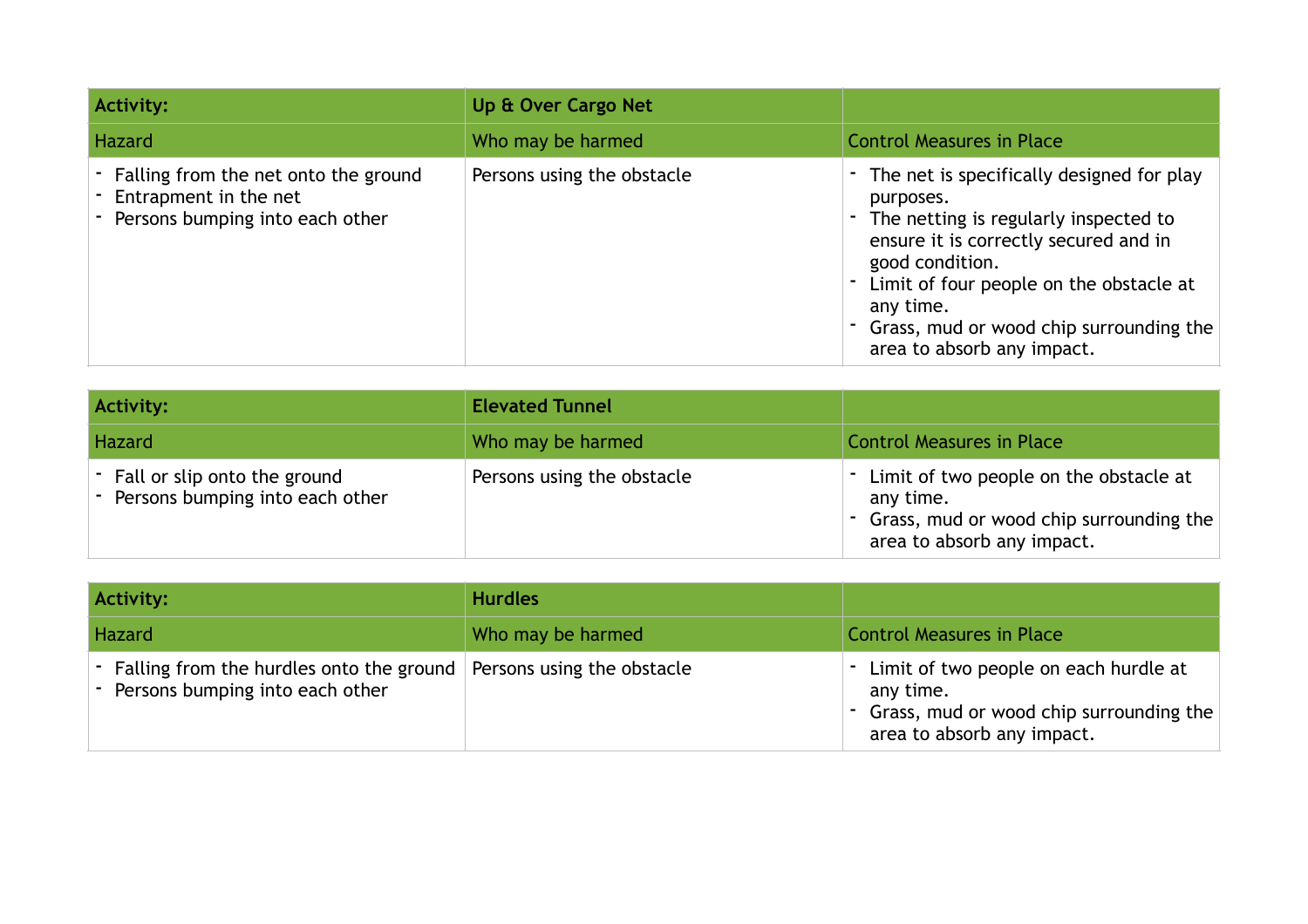| <b>Activity:</b>                                                                     | <b>Double Monkey Bars</b>  |                                                                                                                                                                                     |
|--------------------------------------------------------------------------------------|----------------------------|-------------------------------------------------------------------------------------------------------------------------------------------------------------------------------------|
| Hazard                                                                               | Who may be harmed          | <b>Control Measures in Place</b>                                                                                                                                                    |
| Slipping or falling from bars onto the<br>ground.<br>Persons bumping into each other | Persons using the obstacle | - Bars are galvanised tubing to prevent<br>rest<br>- Limit of two people on the obstacle at<br>any time.<br>- Grass, mud or wood chip surrounding the<br>area to absorb any impact. |

| <b>Activity:</b>                                                                                         | <b>Mud Pits</b>            |                                                                                                                                                               |
|----------------------------------------------------------------------------------------------------------|----------------------------|---------------------------------------------------------------------------------------------------------------------------------------------------------------|
| Hazard                                                                                                   | Who may be harmed          | <b>Control Measures in Place</b>                                                                                                                              |
| - Slipping and falling into pit<br>- Persons bumping into each other<br>- Water Depth (Risk of Drowning) | Persons using the obstacle | - Signage advising deep pit.<br>Limit of 2 people using obstacle at any<br>time.<br>Depth of pit inspected regularly and<br>reduced to a maximum depth of 1m. |

| <b>Activity:</b>                                               | <b>Bungee Web</b>          |                                                                           |
|----------------------------------------------------------------|----------------------------|---------------------------------------------------------------------------|
| <b>Hazard</b>                                                  | Who may be harmed          | <b>Control Measures in Place</b>                                          |
| - Persons bumping into each other<br>- Entanglement in bungees | Persons using the obstacle | - Bungees spaced 30cm apart.<br>- Limit of two people on the at any time. |